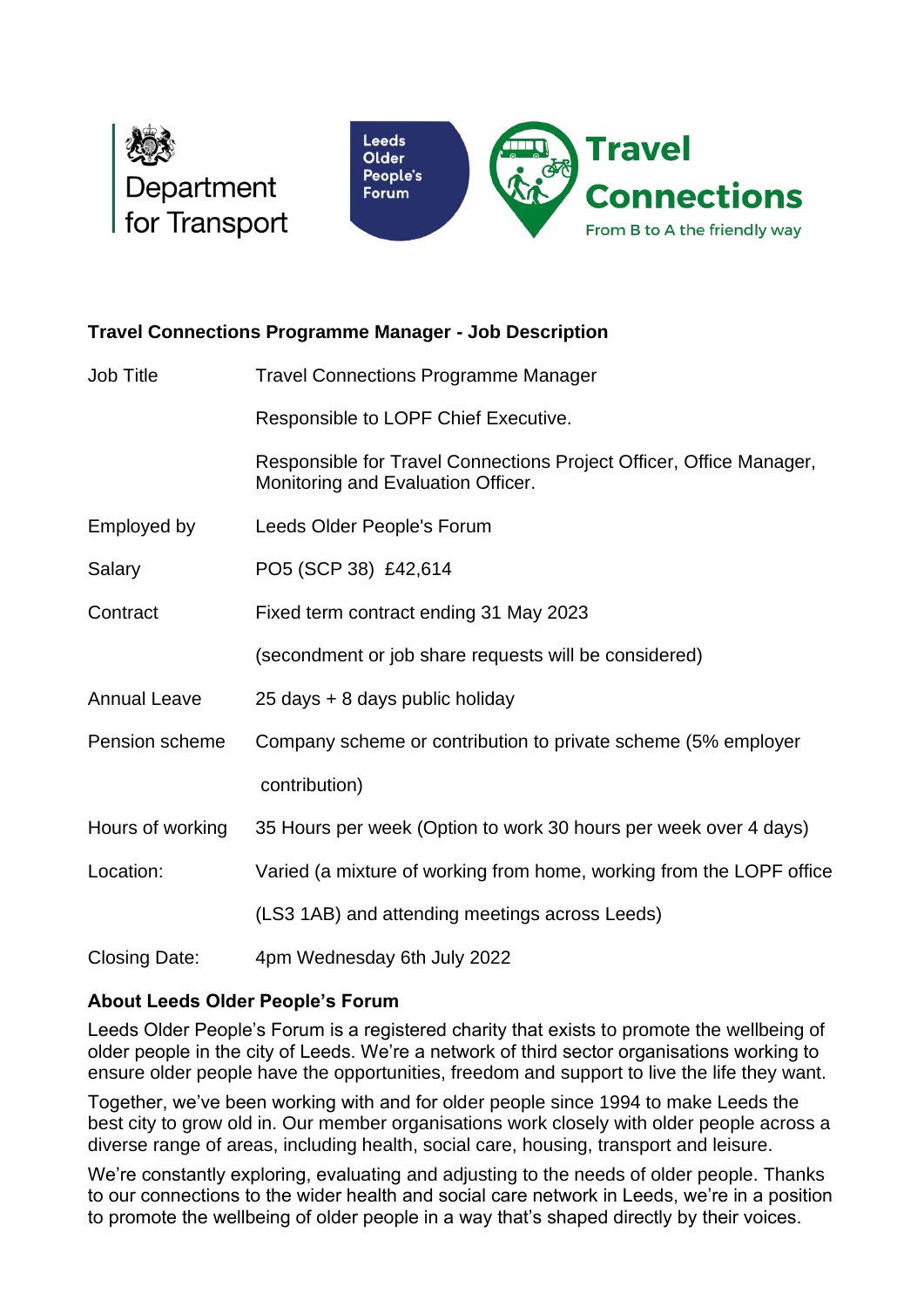We aim to do this by:

- Identifying and promoting the needs of older people
- Supporting our member organisations to work effectively with older people
- Developing a diverse range of engaging campaigns
- Influencing and developing policies around issues affecting older people
- Challenging ageism and discrimination with older people's stories and experience of ageing
- Using co-production to develop projects and promote social participation
- Sharing information and best practice with organisations that support older people

We place older people at the heart of everything we do, responding to their views and lived experiences.

### **Programme Overview**

Leeds Older People's Forum (LOPF) is leading Travel Connections. The aim is to explore how the vast network of existing transport resources in Leeds can be better used to reduce loneliness for older people. This one year, 'test and learn' programme has been awarded a grant through the Department for Transport's 'Tackling Loneliness with Transport' fund.

The Travel Connections programme incorporates 12 separate projects, seven of which are led by third sector partners. One project has yet to be commissioned and four projects are led by LOPF. LOPF is also expanding our Friendly Communities project to include work on age and dementia friendly taxi services.

The projects come under five themes:Buses, Taxis, Active travel, Community transport and Travel conversations.

The first four themes explore how the vast network of existing transport resources in Leeds can be better used to reduce loneliness. The fifth theme focuses on creating conversations between older people and decision-makers so that older people's voices are heard at strategic city levels.

This role will build on a substantial amount of project planning and implementation work which has already taken place. Third sector delivery partners, stakeholders, the Age Friendly Steering Group and LOPF staff and Trustees, amongst others, have worked together since January 2022 to develop and establish the programme. We're looking for an experienced leader to drive the programme forwards now that the foundations are in place.

#### **Purpose of the Post**

● To manage the programme, and lead the team, to achieve the outputs of the Travel Connections programme, liaising with partners, stakeholders and funders to ensure that LOPF's responsibilities are met and learning is shared.

#### **Duties:**

#### **Leadership and grant management:**

- Manage the programme, and lead the LOPF team, to achieve the outputs of the Travel Connections programme
- Ensure robust systems and processes are in place to support the delivery and legacy of the programme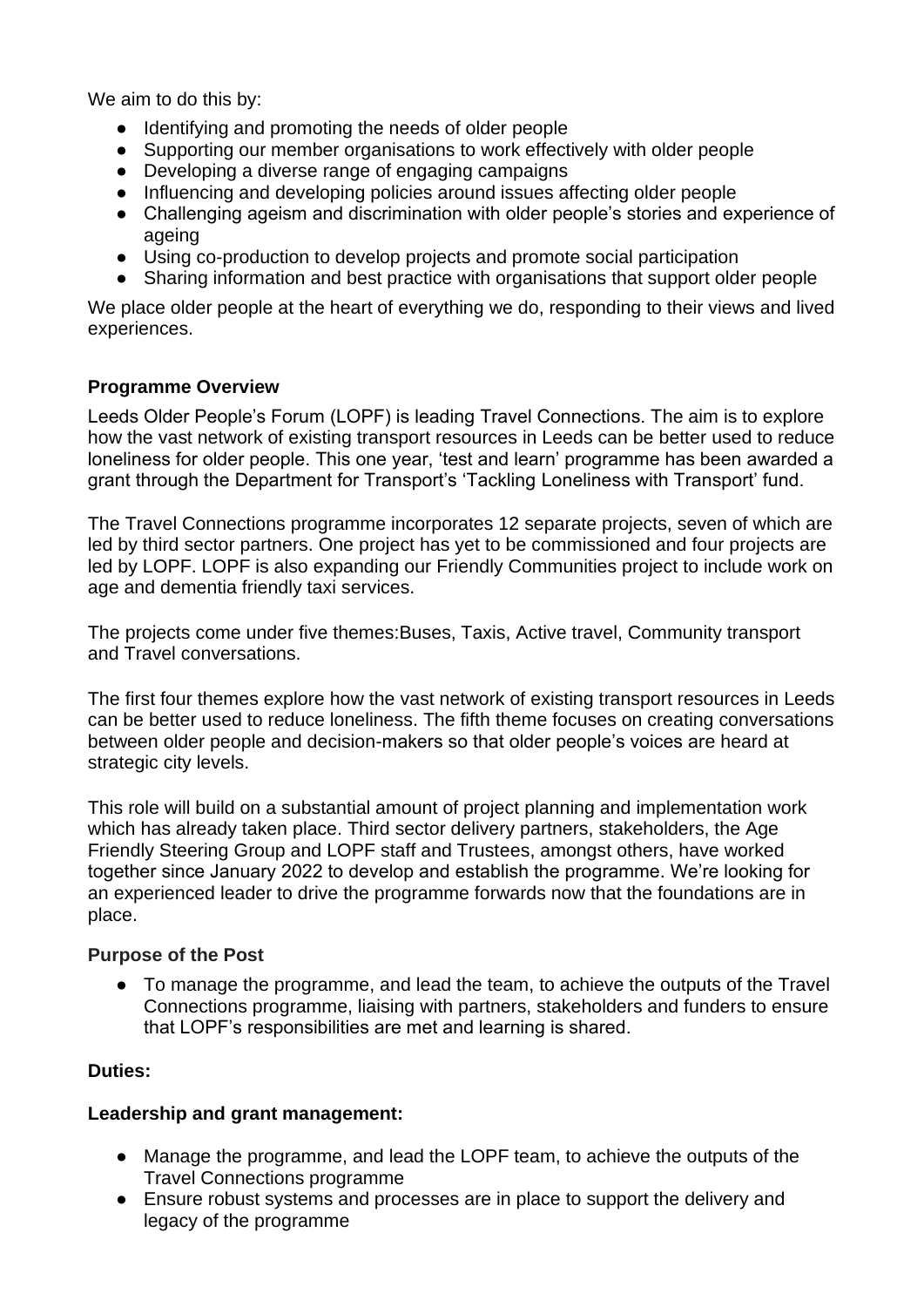- Support the monitoring and evaluation of the programme, working closely with LOPF's monitoring and evaluation officer
- Maintain the focus of the programme on using transport to reduce loneliness amongst older people (aged 50+)
- Collaborate with Trustees, delivery partners and strategic partners / stakeholders
- Provide effective leadership for four LOPF-led Travel Connections projects
- Liaise with funders and evaluators to accommodate all requests in the Department for Transport's grant agreement
- Identify allies and key decision makers, building and maintaining relationships with them

## **Contract management, legacy and learning:**

- Provide effective contract management to six third sector delivery partners for seven projects
- Undertake ongoing contract/performance management for all Travel Connections projects
- Implement LOPF's commissioning process for one project, collaborating closely with older people
- Manage exit strategies with delivery partners to prepare for the end of the programme in May 2023
- Champion the test and learn approach and an ethos of collaboration and coproduction with older people
- Enable strategic change and programme legacy by gathering and sharing learning from the programme
- Develop and implement a strategy for learning, influencing and legacy, including exploring ways in which successful work may be sustained by delivery partners and others after Travel Connections ends

# **Operational:**

- Establish and participate in the programme's Steering Group
- Take lead responsibility for the programme budget, working closely with LOPF's management accountant
- Be the main contact for the programme in liaising with the external partners
- Provide regular reports to the LOPF Board of Trustees, the Department for Transport and the programme's Steering Group
- Manage the programme staff and ensure that regular supervision, HR tasks, training and support are in place so that all team members play their part in implementing the programme plan
- Ensure that older people are fully involved in all aspects of the programme
- Work closely and collaboratively with the Enhance Programme Management team, LOPF Chief Executive and LOPF staff working on other programmes
- Comply with the requirements of all LOPF policies, procedures and staff instructions, including responsibilities under the Health and Safety Policy and for GDPR compliance
- Address equal opportunities in all aspects of the programme
- Promote positive publicity for the programme
- Maintain the reputation of the LOPF by delivering a successful Travel Connections programme
- Undertake other duties as required by the Board of Trustees or CEO of LOPF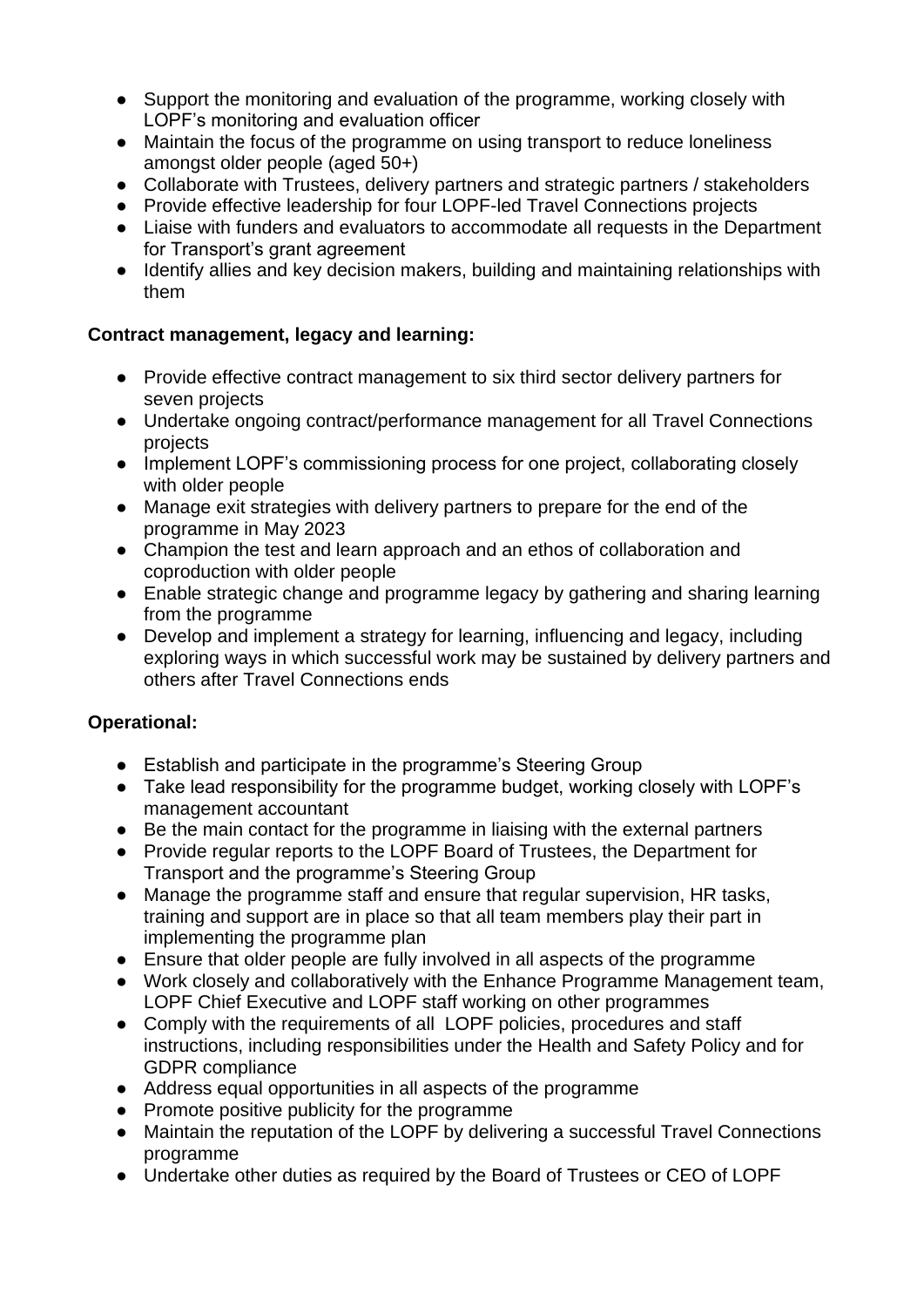# **Travel Connections Programme Manager - Person Specification**

Applicants will be able to demonstrate they have the essential skills, knowledge and experience gained from, but not limited to, working in a responsible strategic and/or senior management role within an organisation. They will also share LOPF's values: person centred, committed to co-production and to a community development approach.

## **SKILLS**

#### *ESSENTIAL*

- Team leadership, staff management and staff development skills
- Planning, organising and the ability to work productively from home or office
- Excellent time management and an ability to prioritise and delegate effectively
- Excellent communication and networking skills enabling positive engagement with a wide and diverse range of stakeholders, including older people, staff and volunteers in third sector organisations, the public and private sector, evaluators and funders
- Problem solving, strategic thinking, resourcefulness and assertiveness
- Well developed influencing skills
- Ability to work effectively across as part of a larger team at LOPF
- Excellent IT skills, including the use of social media
- Ability to travel around Leeds (via car, active travel or public transport) to visit provider and stakeholder premises and attend meetings

### **KNOWLEDGE**

#### *ESSENTIAL*

- Understand the responsibility LOPF has to the funder to deliver a successful Travel Connections programme
- Understand inequality and intersectionality
- Knowledge of one or more of the following sectors:
	- o Transport options in Leeds
	- o Grant management / contract management
	- o Third Sector organisations supporting older people in Leeds
	- o Neighbourhood Network Schemes

## *DESIRABLE*

- Understand the issues affecting older people experiencing, or at risk of, loneliness and social isolation
- Understand barriers to engagement for older people
- Understand the wider loneliness and social isolation agenda
- Understand the wider transport agenda
- Understand contract management, performance and risk management
- Knowledge of Leeds organisations and communities
- Knowledge of charity governance

## **EXPERIENCE**

#### *ESSENTIAL*

- Proven performance in a strategic or senior management role
- Successful delivery of set of outcomes relating to a project or programme
- Budget management